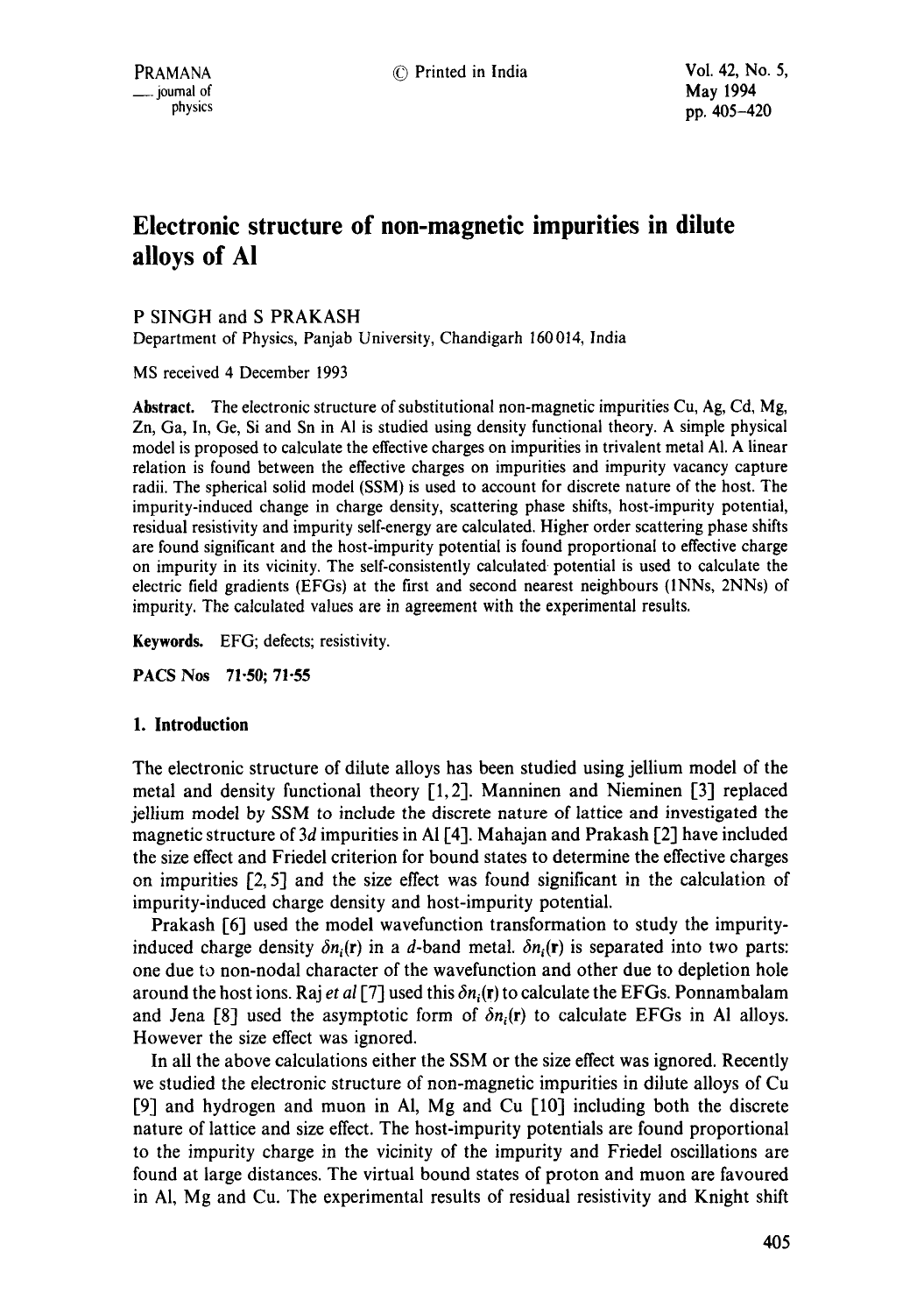#### *P Singh and S Prakash*

are explained. Therefore we found it interesting to extend the calculations for dilute alloys of A1 for which lots of experimental data exist.

In the following we present the physical model for determining the impurity valencies, explanation of vacancy-impurity, capture radii of impurities, host-impurity potentials, induced charge densities, charge transfers, residual resistivities and EFGs in dilute alloys of AI.

#### **2. Physical model**

In a monovalent metal if the zero of the energy is taken as the energy of an electron at rest outside the metal, the bottom of the conduction band has the energy  $-E_0$ , which is given as

$$
E_0 = E_s + E_1 + \frac{3}{5}E_F + E_{xc}.
$$
 (1)

Here sublimation energy  $E_s$  is the sum of molecular dissociation energy and work function,  $E_1$  is the first ionization energy,  $(3/5E_F)$  is the average kinetic energy and  $E_{xc}$  is the exchange-correlation energy of conduction electrons per electron. The energy required to dissociate the ith electron of the impurity atom in the lattice is

$$
E_t \simeq E_t + E_{\rm xc},\tag{2}
$$

where  $E_i$  is ith ionization potential of impurity atom and  $E_{xc}$  is the same as in (1). If  $E_i \gg E(E = E_0 - E_{xc})$ , the bound state will exist and the *i*th electron will not be dissociated in the lattice. If  $E_i < E$ , the *i*th electron of impurity atom will be added in the conduction band and the band structure of the host metal will be changed. This criterion has been found applicable to the monovalent metal Cu [9, 11].

In general it is assumed that Al is a trivalent metal. The  $E_0$  given in (1) consists of only first ionization energy  $E_1$ , therefore  $E_0$  does not represent the bottom of the conduction band in A1 metal. Johnson and Martensson [12] calculated the core level binding energy shifts in the metal relative to the atom. The energy of different ionic configurations is about half of the corresponding ionization energy. Therefore replacement of  $E_1$  by third ionization potential  $E_3$  in (1) does not seem justified.

The detailed calculations of  $[12]$  suggest that the zero of energy should be renormalized to determine the realistic valencies of impurities in A1. This is essential as at least first ionization is needed to get the impurity dissolved. Therefore we choose  $E_0$  as given in (1) as the reference energy. We further assume that ionization potentials, other than  $E_1$ , of the impurity atoms and Al atom are reduced in the same ratio in the solid solution. Thus we compare the ionization potentials  $E_2$ ,  $E_3$ ,  $E_4$  of the impurity atoms with the corresponding potentials of Al atom [12]. If  $E_i$  of the impurity atom is less than  $E_i$  of Al atom, the *i*th electron of impurity atom is dissociated, otherwise the ith electron is the bound electron. According to this criterion A1 atom in Al host is a trivalent interstitial which is required. These realistic valencies  $Z_I$  of impurities in A1 host are given in table 1. The size effect is included in the same way as discussed earlier [9, 10]. The impurity valency  $Z_I$  is modified as

$$
Z' = Z_I - \left(\frac{\Delta V}{V}\right) Z_H,\tag{3}
$$

and the net charge on the impurity becomes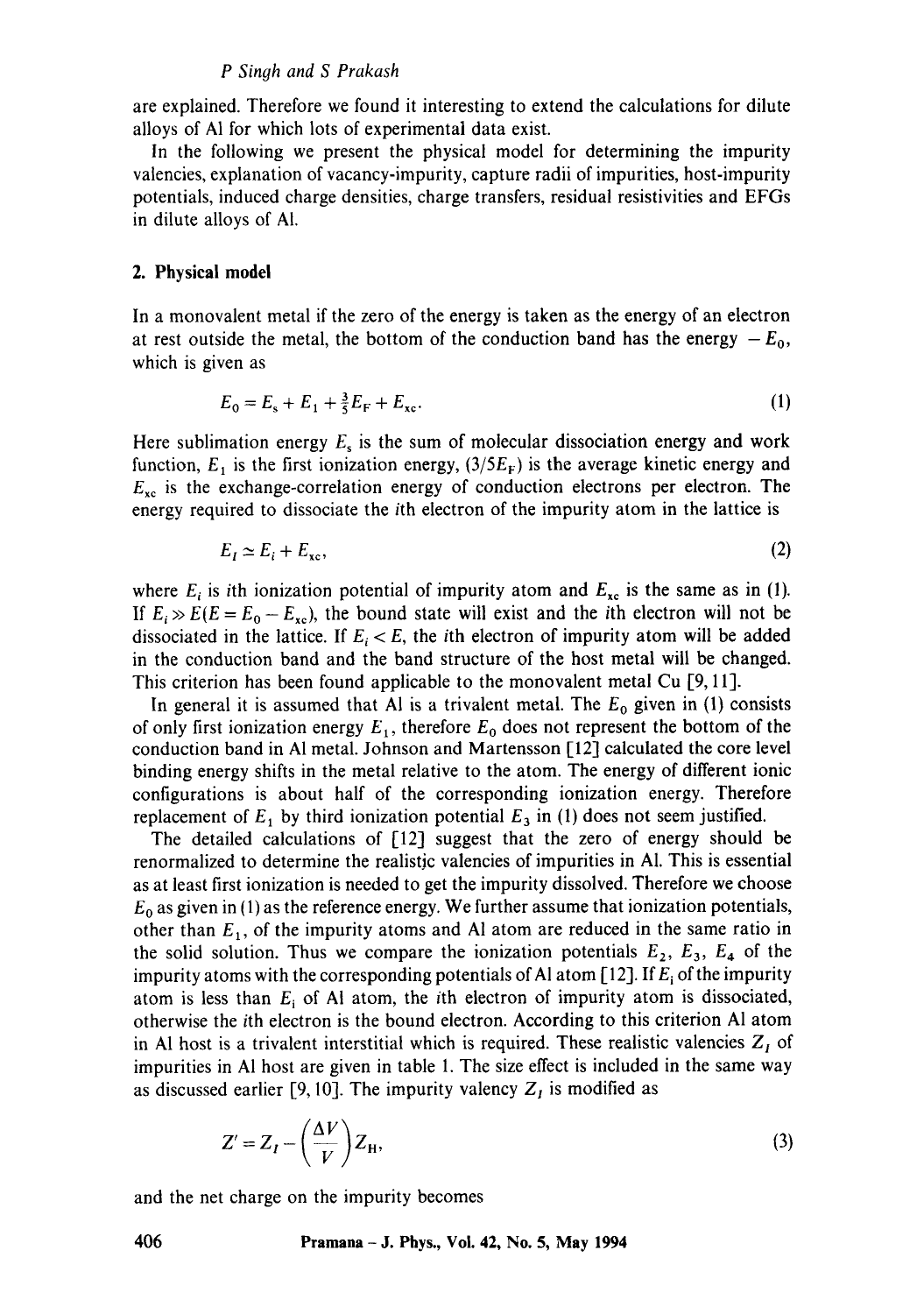*Electronic structure of AI alloys* 

$$
\Delta Z = Z' - Z_{\rm H}.\tag{4}
$$

Here  $(\Delta V/V)$  is local dilation around impurity and  $Z_H$  is the host ionicity. The second term in (3) is due to lattice dilation. Equation (4) suggests that the net charge on self-interstitial atom is only due to lattice dilation.

We notice that Ag and Cu are monovalent and Mg and Zn are divalent impurities in Al. Since  $E_2$  for Zn is just close to  $E_2$  for Al, Zn may also be monovalent. However the polyvalent impurities In, Si, Ge, Sn and Cd ate divalent except Ga which is monovalent. For the same reason as discussed for Zn, In and Si may also be monovalent. There are uncertainties about the ionization potentials of transition metal (TM) atoms. We have taken averaged values of ionization potentials [13]. Ti is trivalent while V and Cr are divalent. These impurities also consist of partially localized d-electrons. This effect is included implicitly in the determination of the bound state. We have taken the averaged value of available data for dilation and estimated  $(\Delta V/V)$  [14]. The size effect  $(\Delta V/V)Z_H$  is significant except for Zn and In. The calculated values of  $\Delta Z$  show that all the simple metal (SM) impurities are negatively charged while TM impurities are positively charged.

#### **3. Capture radii of impurities**

The impurity vacancy capture radii  $r_t/r_v$  for various impurities are tabulated in the last column of table 1. The caputre radii of Ag and Mg impurities are adopted from the measurements of Rizk *et al* [15]. The starred value of capture radius for Mg impurity and capture radii for Ga and Si impurities are taken from Dworschak *et al* 

| Impurity       | $Z_1$          | $(\Delta V/V)Z_{\rm H}$ | ΔZ      | $(r_{\rm t}/r_{\rm v})$                                           |
|----------------|----------------|-------------------------|---------|-------------------------------------------------------------------|
| Ag             | 1              | 0.14                    | $-2.14$ | $0.60 \pm 0.05$ <sup>(a)</sup>                                    |
| Cu             | 1              | - 0.56                  | $-1.44$ |                                                                   |
| Mg             | 2              | 0.60                    | $-1.60$ | $0.33 \pm 0.05$ <sup>(a)</sup><br>$0.43 \pm 0.05^{*(b)}$<br>(0.2) |
| Zn             | 2              | $-0.08$                 | $-1.92$ | $(0.57 \pm 0.05)^{(d)}$<br>$(0.75 \pm 0.05)$                      |
| Ga             | 1              | 0.27                    | $-2.27$ | $0.65 + 0.05^{(b)}$                                               |
| In             | 2              | 00                      | $-1.0$  |                                                                   |
| Si             | $\overline{2}$ | $-0.26$                 | $-0.74$ | $0.50^{(b)}$                                                      |
| Ge             | $\overline{2}$ | 0.27                    | $-1.27$ | $(0.43 \pm 0.05)^{(d)}$                                           |
| Sn             | $\overline{2}$ | 0.86                    | $-1.86$ |                                                                   |
| C <sub>d</sub> | $\overline{c}$ | $-0.55$                 | $-0.45$ |                                                                   |
| Ti             | 3              | $-0.82$                 | 0.82    | 0.40 $\pm$ 0.10 <sup>(c)</sup>                                    |
| V              | 2              | $-0.83$                 | 0.17    | $0.15 \pm 0.05$ <sup>(c)</sup>                                    |
| Cr             | 2              | $-1.59$                 | 0.59    | $0.35 \pm 0.05$ <sup>(c)</sup>                                    |

**Table 1.** The physical parameters for Al alloys.  $Z_1$  are realistic valencies of impurities,  $Z_H$  is host ion valency,  $(\Delta V/V)$  is lattice dilation,  $\Delta Z$  are the effective charges on impurities and  $(r_t/r_v)$ are the relative capture radii of impurities.

<sup>(a)</sup>Rizk *et al* [15]; <sup>(b)</sup>Dworschak *et al* [16]; <sup>(c)</sup>Maury *et al* [17];  $\vert$ <sup>(d)</sup> Normalized values of [16]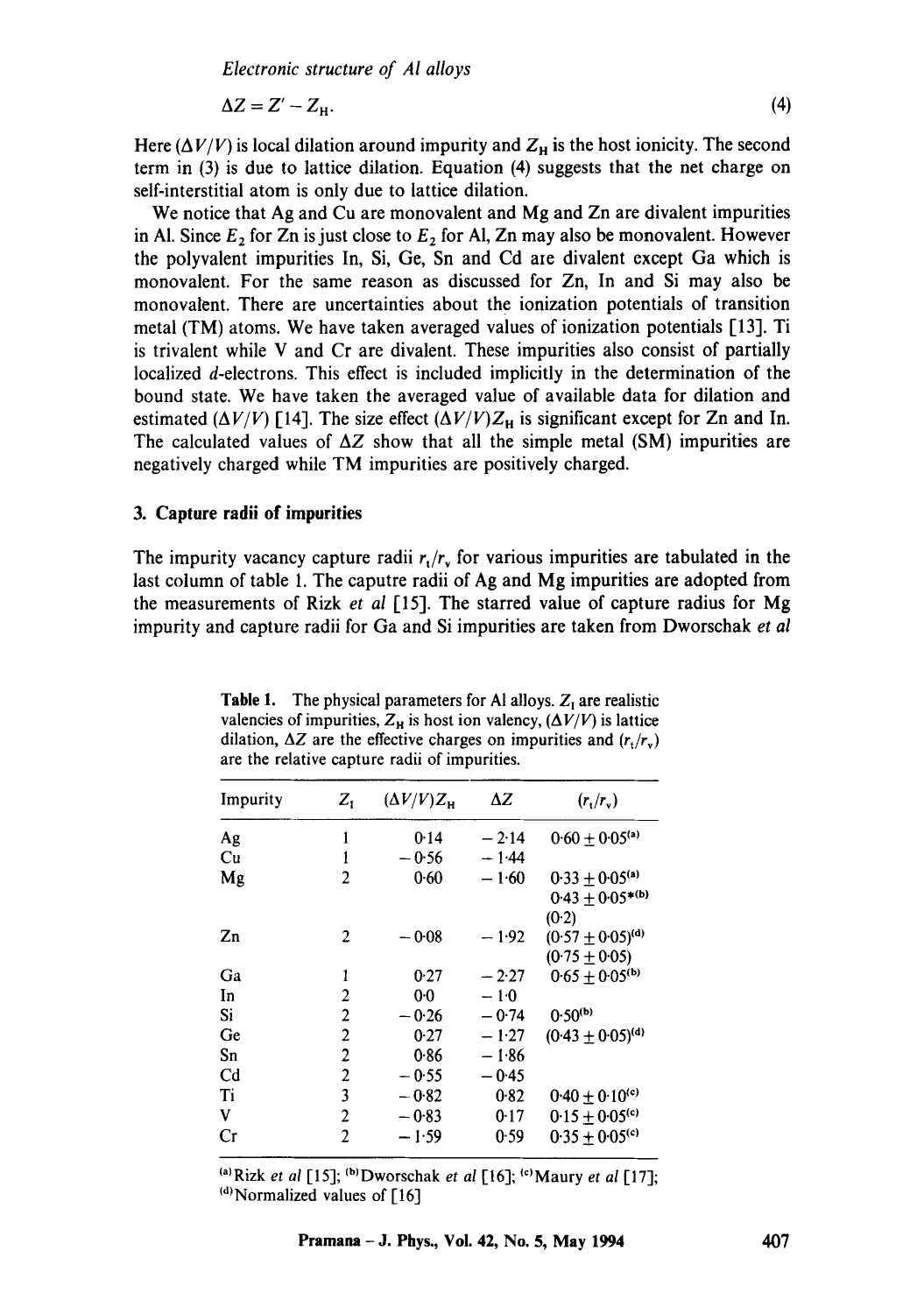

**Figure 1.**  $(r_t/r_v)$  vs  $|\Delta Ze|$  for dilute alloys of Al.

1-16]. Maury *et al* [17] pointed out that the results of Dworschak *et al* [16] for TM impurities need a further analysis. Maury [18] found that the capture radii for Cr, V and Ti impurities are  $0.35 \pm 0.05$ ,  $0.15 \pm 0.05$  and  $0.40 \pm 0.10$  respectively. These values are adopted in table 1. Dworschak *et al* [16] evaluated the capture radii for Ag, Ge, Mg and Zn impurities as  $2.2$ ,  $1.6$ ,  $0.74$  and  $(2.8, 2.1)$  respectively at  $540$  K. These values are consistently higher for reasons discussed by Prakash and Lucasson [11], than those obtained by Rizk *et al* [15]. Therefore we normalized these values with respect to capture radius of Ag impurity obtained by Rizk *et al* [14]. These normalized capture radii are tabulated in table 1 in brackets.

The results for capture radii for different impurities versus the magnitude of effective charges  $|\Delta Ze|$  on impurities are plotted in figure 1. The corresponding error bars are also shown there. An acceptable correlation is found between the capture radii and  $|\Delta Ze|$  for all SM impurities except Si. However if Si is taken as monovalent, the correlation is almost perfect. This justifies the renormalization of capture radii of Zn and Ge impurities. The capture radii of TM impurities also show a linear correlation with  $|\Delta Ze|$  although the slope is different from that for SM impurities. If the capture radii of TM impurities are reduced uniformly say by 25%, a reasonable linear correlation is established. This suggests that the capture radii of impurities are proportional to the magnitude of total perturbation caused by both the valence and size effects and not only the valence or size effect as discussed earlier [16].

# **4. Spherical solid model and non-linear screening**

The Kohn-Sham density-functional formalism is used to calculate the screening of impurity atom by the conduction electrons. A set of wave functions  $\psi_i$  with energy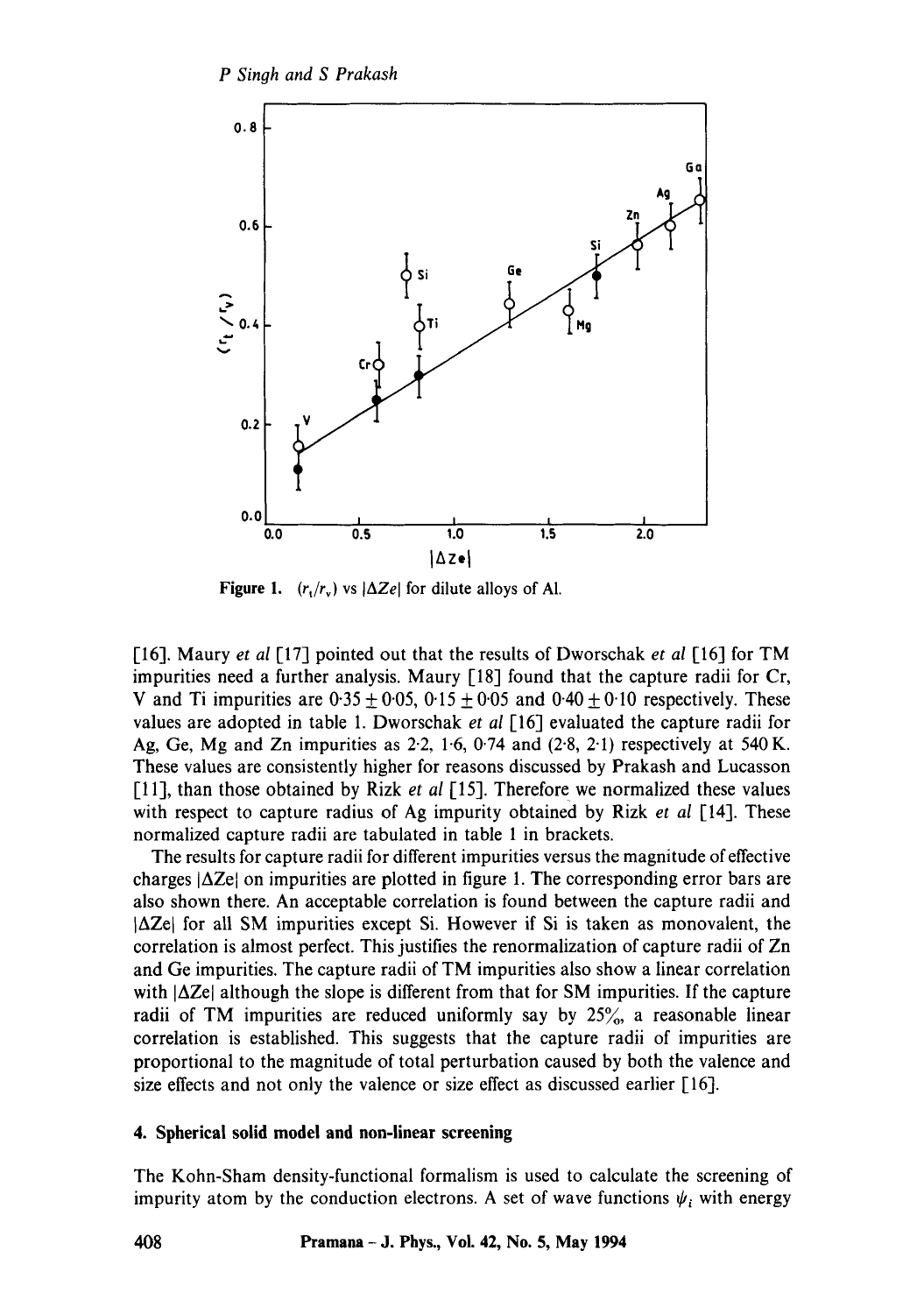eigenvalues  $\varepsilon_i$  is generated by solving the Schrödinger equation

$$
\left[-\frac{1}{2}\nabla^2 + V(\mathbf{r})\right]\psi_i(\mathbf{r}) = \varepsilon_i\psi_i(\mathbf{r}),\tag{5}
$$

where

$$
V(\mathbf{r}) = \phi(\mathbf{r}) + V_{ss}(\mathbf{r}) + \mu_{xc}(n, r). \tag{6}
$$

 $\phi(r)$  is the electrostatic potential due to induced charge density defined as

$$
\phi(\mathbf{r}) = \int \frac{\mathrm{d}\mathbf{r}' \left[ n(\mathbf{r}') - n_+(\mathbf{r}') \right]}{|\mathbf{r} - \mathbf{r}'|},\tag{7}
$$

where

$$
n(\mathbf{r}) = \sum |\psi_i(\mathbf{r})|^2, \tag{8}
$$

and for the substitutional impurity

$$
n_{+}(\mathbf{r}) = n_{0} \theta(\mathbf{r} - \mathbf{R}_{\mathbf{w}_{s}}) + Z' \delta(\mathbf{r}).
$$
\n(9)

Here  $n_0 (= 3/(4\pi r_s^3))$  is the uniform electronic charge density,  $r_s$  is interelectronic distance,  $R_{ws}$  is Wigner-Seitz cell radius and  $\theta(r)$  is the unit step function.

The spherical solid potential  $V_{ss}(r)$  is given as

$$
V_{ss}(\mathbf{r}) = -\frac{1}{4} \int d\Omega \sum_{n} w(\mathbf{r} - \mathbf{R}_{n}^{0}) + \int \frac{d\mathbf{r}' n_{0} \theta(\mathbf{r} - \mathbf{R}_{ws})}{|\mathbf{r} - \mathbf{r}'|}.
$$
 (10)

In  $(10)$  the first term in the spherical average of bare ion pseudopotential at r and the second term is the potential due to uniform positive charge background. The last term on rhs of (6) is the exchange-correlation potential. In the local density approximation it is given as

$$
\mu_{\rm xc}(n,\mathbf{r}) \simeq \frac{\mathrm{d}}{\mathrm{d}n} \big[ n \varepsilon_{\rm xc}(n) - \mu_{\rm xc}(n) \big] - \mu_{\rm xc}(n_0),\tag{11}
$$

where  $\varepsilon_{xc}$  is the exchange-correlation energy per electron of electron gas of density  $n(r)$  and  $\mu_{xc}(n_0)$  is the exchange-correlation potential for density  $n_0$ . We used the following parametrized form of  $\varepsilon_{xc}$  in our calculations [18]

$$
\varepsilon_{\rm xc}(R_s) = -\frac{0.9163}{R_s} - 0.112 + 0.0335 \ln R_s - \frac{0.02}{0.1 + R_s},\tag{12}
$$

where  $R_s = (3/(4\pi n(r))^{1/3}$  and  $\mu_{\rm xc}(n_0)$  is subtracted to get convergence of  $\mu_{\rm xc}(n,r)$  at large r.

We used the Ashcroft model potential for the host ions and calculated  $V_{ss}(r)$  for substitutional impurity in the same manner as discussed in [9]. The final expression is given as

$$
V_{ss}(r) = V_{ss}(0) - \frac{2\pi n_0}{3} \left( r^2 + \frac{2R_{ws}^3}{r} \right) \theta(r - R_{ws}) -
$$
  

$$
- \left[ \frac{\sum_{n}^{\prime} \frac{Z_H}{R_n^0} \left( \frac{r + R_n^0 - r_c}{2r} - 1 \right); \quad |R_n^0 - r_c| \le r \le |R_n^0 + r_c|
$$
  

$$
\sum_{n}^{\prime} \left( \frac{Z_H}{|r|} - \frac{Z_H}{|R_n^0|} \right); \qquad r > |R_n^0 + r_c|
$$
 (13)

**Pramana - J. Phys., Vol. 42, No. 5, May 1994** 409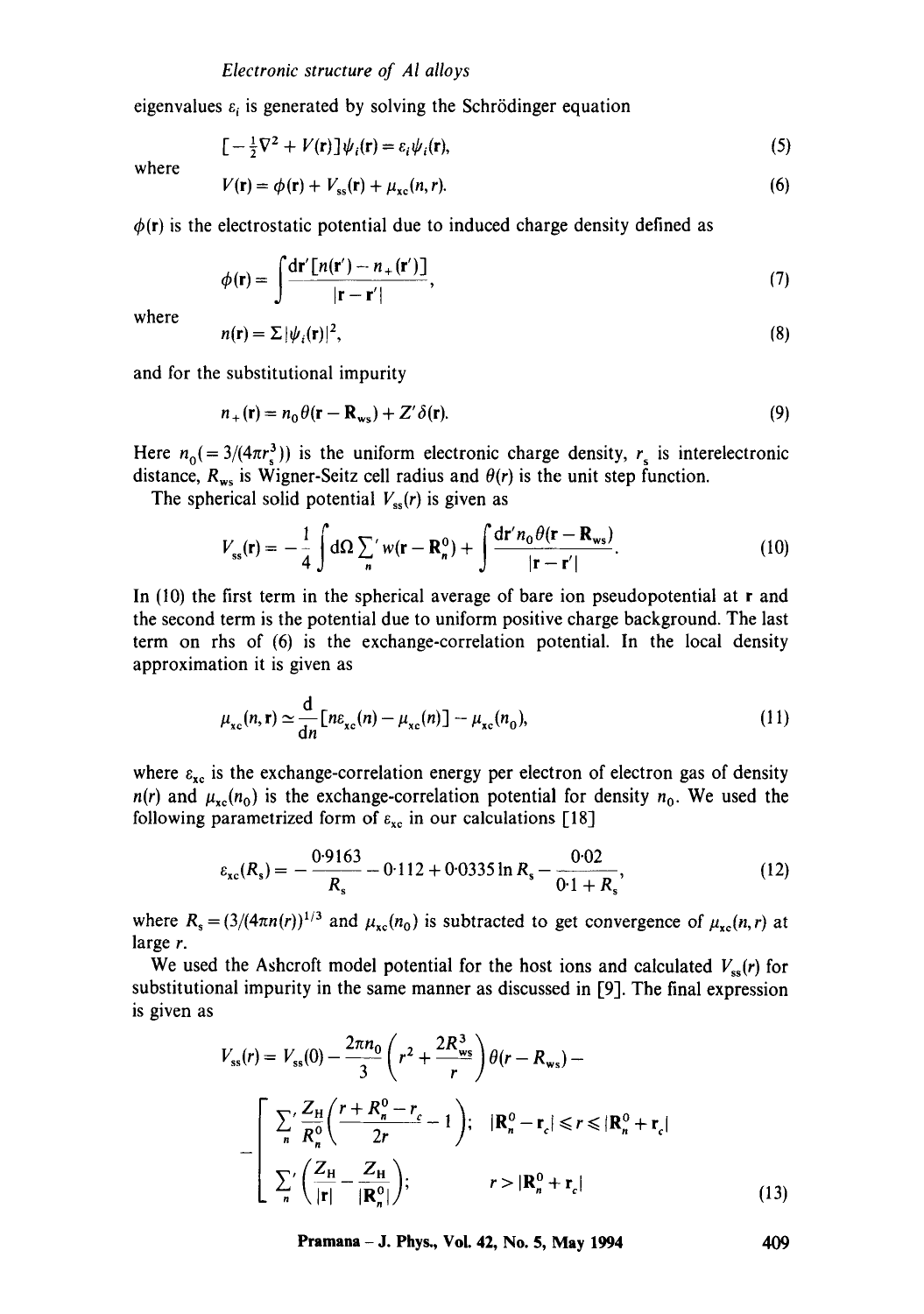

**Figure 2.** Spherical solid potential  $V_{ss}(r)$  versus r for Al around substitutional site. The positions and number of NNs are indicated.  $R_{ws}$  is Wigner-Seitz radius.

where

$$
V_{ss}(0) = \frac{Z_H \alpha_{EW}}{R_{ws}} - 2\pi n_0 R_{ws}^2 \theta(R_{ws} - r).
$$
 (14)

and  $r_c$  is potential parameter. Here  $\alpha_{EW} = 1.79172$  is used for fcc structure. For convergence purpose a constant potential  $V_{ss}(r \to \infty) = 3r_c^2/2r_s^3$  is subtracted from (13). The results for Al are shown in figure (2).  $V_{ss}(r)$  is found constant for  $r < R_{ws}$  as given in (14).  $V_{ss}(r)$  has the maxima at the lattice sites and minima between two sites and consists of both attractive as well as repulsive characteristics.

Equation (5) for spherically symmetric potential can be written as

$$
\left(-\frac{1}{2}\frac{\partial^2}{\partial r^2} + V(r) + \frac{l(l+1)}{2r^2}\right) rR_{l\mathbf{k}}(r) = \varepsilon_{\mathbf{k}} rR_{l\mathbf{k}}(r) \tag{15}
$$

where  $rR_{ik}(r)$  is the radial wavefunction,  $\varepsilon_k = k^2/2$ , k is the electron wavevector and l is the angular momentum (atomic units are used). At large distances

$$
rR_{lk}(r) \simeq j_l(kr)\cos\delta_l - n_l(kr)\sin\delta_l \tag{16}
$$

where  $j_i$  and  $n_i$  are the spherical Bessel and Neumann functions of order *l* respectively and  $\delta_t$  are the scattering phase shifts. For a bound state the energy  $\varepsilon_b < 0$  and the asymptotic form of radial wavefunction is

$$
rR_{\rm b}(r) \sim e^{-k_0 r}
$$
  
\n
$$
k_0 = (-2\varepsilon_{\rm b})^{1/2}.
$$
\n(17)

where

$$
= (-2\varepsilon_{\mathbf{h}})^{1/2}.
$$

**410 Pramana - J. Phys., Vol. 42, No. 5, May 1994**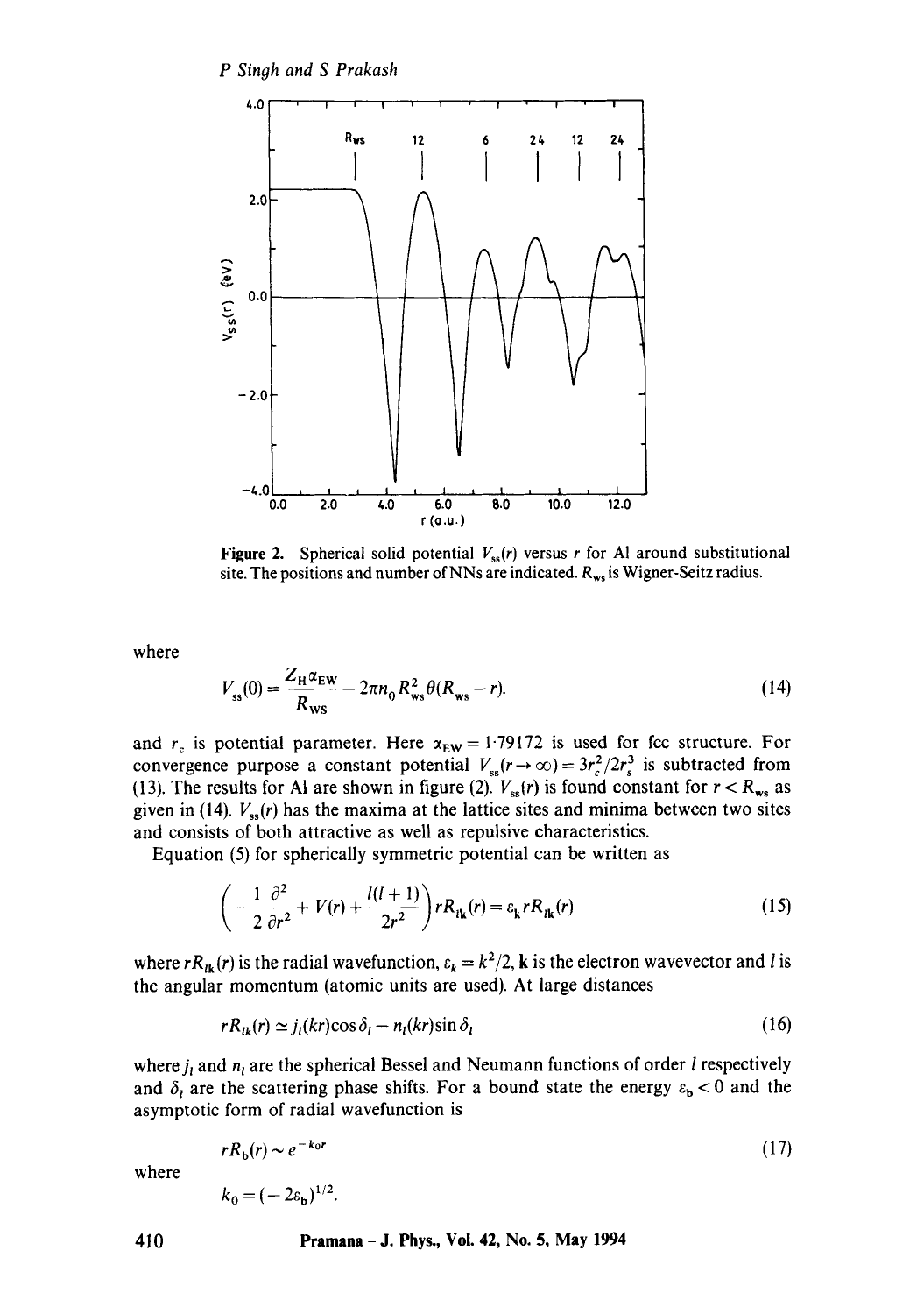we calculate the change in charge density for convergence purpose as

$$
\delta n(r) = n(r) - n_0 = \frac{1}{\pi^2} \int_0^{k_F} dk \, k^2 \sum_{l=0}^{\infty} \left( 2l + 1 \right) \left[ R_{lk}^2(r) - j_l^2(kr) \right] + 2|R_{\rm b}|^2. \tag{18}
$$

The sum over  $l$  in (18) converges as the effective potential is localized. Equations (15-18) are solved self-consistently following the procedure suggested by Manninen *et al [20]*. The electrostatic potential  $\phi(r)$  obtained by solving the Poisson equation is given as

$$
\phi^{i}(r) = -\frac{1}{4\pi} \int \frac{dr' e^{-k\tau F} |r - r'|}{|r - r'|} (4\pi [Z\delta(r') - n^{i-1}(r') + n_0] - k_{TF}^2 \phi^{i-1}(r')) + \begin{bmatrix} \frac{4\pi n_0}{k_{TF}^3} [k_{TF}r - \sinh(k_{TF}r)(1 + k_{TF}R_{ws})e^{-k_{TF}R_{ws}}]; & r < R_{ws} \\ \frac{4\pi n_0 e^{-k_{TF}r}}{k_{TF}^3} [k_{TF}R_{ws} \cosh(k_{TF}R_{ws}) - \sinh(k_{TF}R_{ws})]; & r > R_{ws} . \end{bmatrix}
$$
(19)

Here  $i$  and  $(i - 1)$  correspond to the number of iterations in the self-consistent solution and  $(1/k_{TF})$  is Thomas-Fermi screening length. Equation (19) is mathematically correct when  $\phi^{i}(\mathbf{r}) = \phi^{(i-1)}(\mathbf{r})$ . In this procedure the Coulombic tail, if persists, gets truncated due to exponential term. The self-consistency is achieved within about  $0.1\%$  in charge density. The radial integration of (18) is carried out by Fox and Goodwin method in the steps of 0.1 a.u. up to 19.5 a.u. The phase shifts sum is performed up to  $l = 14$ . It is found that the charge density and hence the potential remains converged within the limits of accuracy if  $V_{ss}(r)$  is included up to  $r = 8$  a.u.

The calculations are carried out in two steps. In the first step the calculations are performed for the perfect crystal by putting  $n(r) = n_H(r)$ ,  $Z' = Z_H$ ,  $\delta n(r) = \delta n_H(r)$  $n_H(r) - n_0$ , in eqs (5-10) and (15-19). The self-consistently calculated  $V_H(r)$  and  $\delta n_H(r)$ are retained. In the second step the calculations are performed for the defect crystal with an impurity at the origin,  $n(r) = n_1(r)$ ,  $Z' = Z'$  and  $\delta n_1(r) = n_1(r) - n_0$  are used in eqs (5-10) and (15-19). The self-consistently calculated  $V_1(r)$  and  $\delta n_1(r)$  are obtained. However the Friedel sum rule

$$
\Delta Z = -\frac{2}{\pi} \sum_{l} (2l+1) \delta_1(k_{\rm F})
$$
\n(20)

has to be satisfied for the defect crystal with the help of calculated phase shifts. The differences

$$
\delta V_i(r) = V_1(r) - V_{\rm H}(r) \tag{21}
$$

and

$$
\delta n_i(r) = n_i(r) - n_{\rm H}(r) \tag{22}
$$

give the host-impurity potential and the impurity induced charge density respectively.

# **5. Host-impurity potential**

The self-consistently calculated host-impurity potentials given by (21) are shown in figure 3 for *AICd, AlSi, Alln* and *AIGe* alloys. The inset shows the potentials on the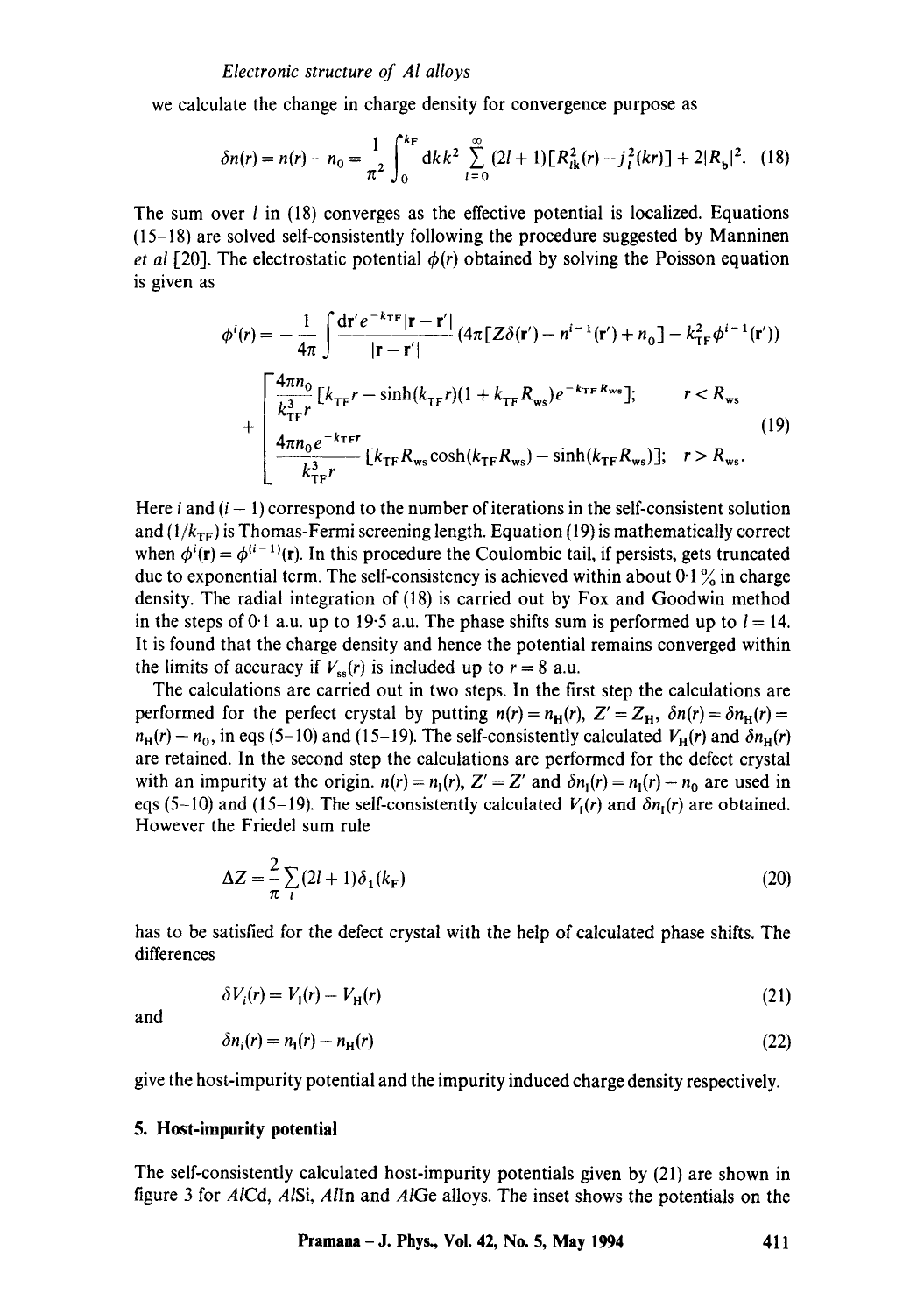

**Figure 3.** The host-impurity potential  $\delta V_i(r)$  versus r for Al(Cd, Si, In, Ge) alloys. The inset shows Friedel oscillations. The dashed line represents the potential obtained from Eq. (23) for *AISi.* 

enhanced scale at larger distances from the impurity. The magnitude of potentials for A/(Cd, Si, In, Ge) are in the decreasing order.

The  $\delta V_i(r)$  are repulsive for  $r < 2.5$  a.u. for *AICd, AISi, AIIn and AIGe alloys and* oscillatory afterwards. The relative comparison shows that  $\delta V_i(r)$  are proportional to effective charges of impurities at smaller  $r$  while at larger  $r$  these have Friedel oscillations. It is found that  $V_{ss}(r)$  reduces the amplitude of oscillations and shifts the position of first minimum of  $\delta V_i(r)$  at the 1NN site of impurity. The ranges of attractive and repulsive potentials are also altered.

We express these potentials in the analytical form [21]

$$
\delta V_i(r) = -\Delta Z \left( 1 + \frac{\beta r}{2} \right) \exp(-\beta r) / r. \tag{23}
$$

The parameter  $\beta$  is determined by the method of least square fit for each alloy. These values of  $\beta$  are given in table 2. The potential obtained from (23) is shown by dashed line for *AISi* in figure 3. For  $r < 1.5$  a.u. eq. (23) coincides with the calculated  $\delta V_i(r)$ . At larger distances the potential obtained by (23) decays exponentially and there are no oscillations. Equation (23) is quite useful in determining the physical properties where the interactions from the first few neighbors of impurity are dominant.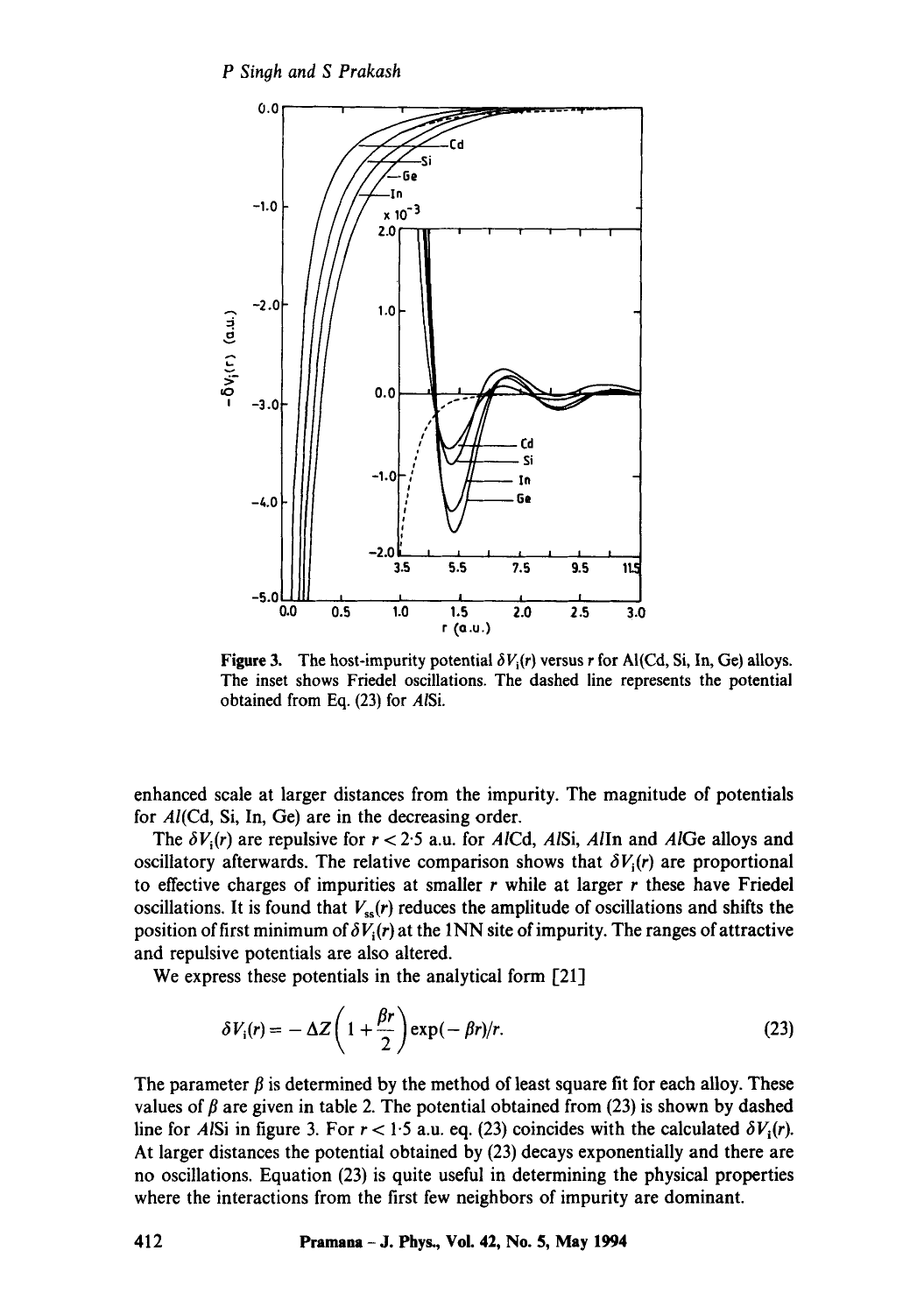#### *Electronic structure of AI alloys*

**Table** 2. The calculated and experimental results for AI alloys.  $\Delta \rho$  is residual resistivity,  $\Delta n_s$  is the excess charge in the impurity Wigner-Seitz cell,  $E_{se}$  is self-energy and  $\beta$  is the potential parameter. The lattice parameter  $a = 7.64$  a.u. and Ashcroft potential parameter  $r_c = 1.12$ a.u. are used.

| Δρ<br>$(\mu \Omega cm/at\%)$ |        |        |                    |          |               |
|------------------------------|--------|--------|--------------------|----------|---------------|
| Impurities                   | Cal.   | Exp.   | $\Delta n_{\rm c}$ | β        | $E_{se}$ (eV) |
| Сu                           | 1.25   | 0.89   | $0-70$             | 0.52     | $-0.14$       |
| Ag                           | 0.32   | $1-08$ | 1.85               | $1 - 00$ | $-0.79$       |
| Cd                           | $1-08$ | 0.51   | 0.64               | 1.82     | $-0.03$       |
| Mg                           | $1-22$ | 0.36   | $1 - 44$           | 0.64     | $-0.15$       |
| Zn                           | 0.73   | 0.24   | 1.47               | 0.88     | $-0.30$       |
| Ga                           | 0.24   | 0.22   | 1.15               | 1.05     | $-0.51$       |
| In                           | 0.92   |        | $1-40$             | $1-60$   | $-0.15$       |
| Ge                           | 0.92   | 0.79   | 1.43               | $1-51$   | $-0.23$       |
| Si                           | 0.98   | 0.60   | 0.85               | $1-70$   | $-0.09$       |
| Sn                           | 0.85   |        | $1-42$             | 0.84     | $-0.27$       |

#### **6. Electron charge density and charge transfer**

The impurity-induced electron charge densities  $\delta n_i(r)/n_o$ , given in (22), are shown in figure 4 for AICd, *AlSi, Alln, CuGe,* and *AlGa* alloys. The Friedel oscillations are exhibited in the inset for *AlCd, Alln* and *AlGa.* The results for *AlGe* and *AISi* are close to *Alln* and *AlCd* respectively.  $[\delta n_i(r)/n_0]$  decreases rapidly with increase of r and shows oscillatory behavior for  $r > 3.0$  a.u. for Al(Cd, In, Ge, Si) and for  $r > 4.0$ a.u. for *AlGa.* Thus Ga impurity is screened up to larger r. The *Vss(r)* has reduced the amplitude of Friedel oscillations and displaced the positions of the minima and maxima due to shell periodic character.

The solution of Poisson equation for  $\delta V_i(r)$  given in (23) gives

$$
\delta n_i(r) = (\Delta Z \beta^3 / 8\pi) \exp(-\beta r). \tag{24}
$$

Equation (24) underestimates  $\delta n_i(r)$  at the impurity site. The impurity self-energy  $E_{se} = [-3(\Delta Z)^2 \beta/32]$  is also calculated [10] for all the impurities and these results are tabulated in table 2. The self-energy is minimum for *AlCd* and hence the stable solid solution and the minimum for *AlAg* and hence the least stable solid solution.

We also calculated the net electronic charge in the impurity Wigner-Seitz cell by integrating  $\delta n_i(r)$  from 0 to  $R_{ws}$ . These values are also tabulated in table 2 as  $\Delta n_s$ . The charge transfer is estimated by comparing  $\Delta n_s$  with  $Z_1$ . It is found the Cu, Cd, Mg, Zn, In, Ge, Si and Sn impurities transfer the charge to AI host while Ag and Ga impurities gain the charge from host. The calculations of Deutz *et al* [22] suggest that these impurities gain the charge of order of  $2-4\%$ . This difference is due to consideration of bound states and inclusion of size effect. The size effect is not included in the calculations of Deutz *et al* [22].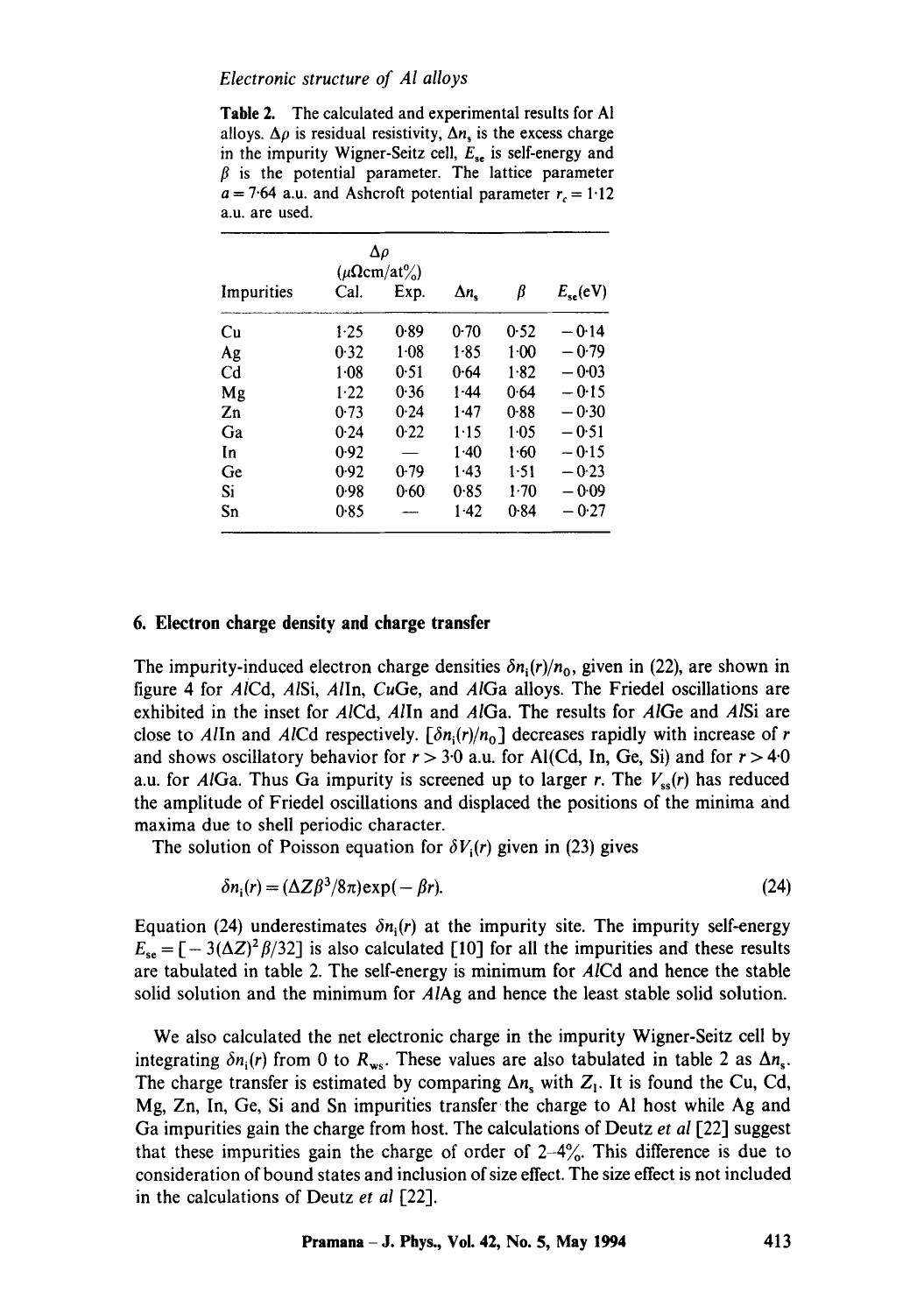

**Figure 4.** The impurity-induced normalized charge density  $(\delta n_i(r)/n_0)$  versus r for AI(Cd, Si, In, Ge, Ga) alloys. The inset shows Friedel oscillations.

## **7. Scattering phase shifts and residual resistivity**

The scattering phase shifts obtained in the self-consistent calculations of  $V_1(r)$  and  $n_1(r)$  by satisfying the Friedel sum rule are tabulated in table 3 up to  $l = 9$ . The higher order phase shifts are found negligibly small. The magnitude of the phase shifts is oscillatory. This is due to the inclusion of  $V_{ss}(r)$  [2]. The p, d and f scattering phase shifts are mainly due to lattice effects through  $V_{\rm ss}(r)$ . Using these phase shifts the residual resistivity is estimated with the help of following expression [10].

$$
\Delta \rho = \frac{2.732}{k_{\rm F} Z_{\rm H}} \left[ \sum_{l=0}^{14} (l+1) \sin^2(\delta_l - \delta_{l+1}) \right]
$$
 (25)

The calculated values of  $\Delta \rho$  are given in table 2. The agreement with the experimental results is just qualitative. A relative comparison with the results of Mahajan and Prakash [2] shows that the introduction of  $V_{ss}(r)$  enhances  $\Delta \rho$ . In fact  $\Delta \rho$  involves a careful calculation of electron-phonon matrix element and anisotropy of Fermi surface [23]. These effects are not included in (25).

# **8. Electric field gradient**

The total change in crystal potential due to insertion of a substitutional impurity is  $[24]$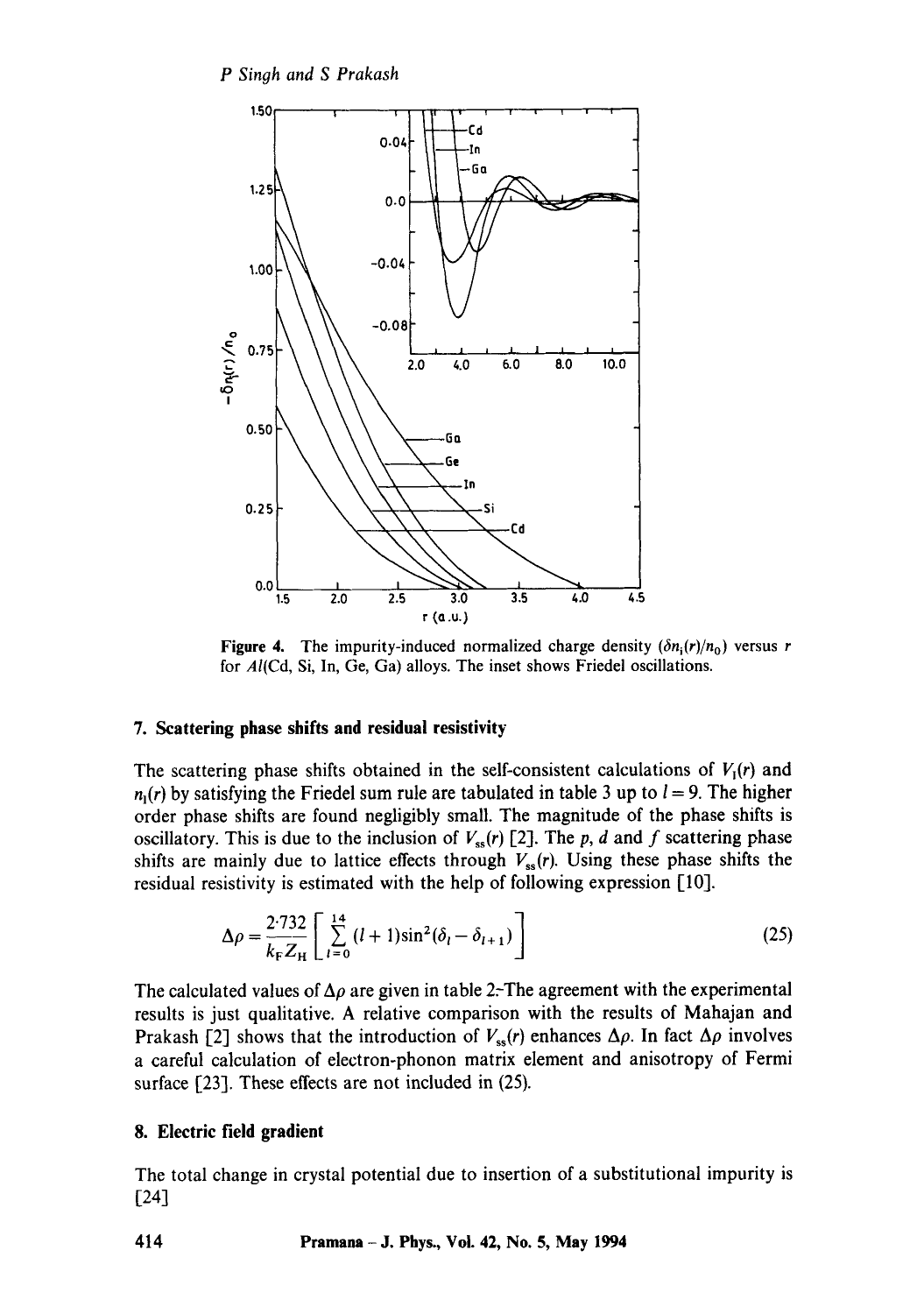| Phase |   |                                                                |                                                                                                                                    |    | Impurities                                                                                                                       |    |                                                                                 |    |   |      |
|-------|---|----------------------------------------------------------------|------------------------------------------------------------------------------------------------------------------------------------|----|----------------------------------------------------------------------------------------------------------------------------------|----|---------------------------------------------------------------------------------|----|---|------|
| hifts | ් | $\mathbf{A}^{\mathbf{g}}_{\mathbf{S}}$                         | ರ                                                                                                                                  | Μg | $\bar{\mathcal{N}}$                                                                                                              | යී | $\mathbf{H}$                                                                    | ဗီ | s | င်္ဘ |
|       |   |                                                                |                                                                                                                                    |    |                                                                                                                                  |    |                                                                                 |    |   |      |
|       |   |                                                                |                                                                                                                                    |    |                                                                                                                                  |    |                                                                                 |    |   |      |
|       |   | 228<br>506:306<br>6-316 4 55<br>6-306 506 506<br>6-306 506 506 | $2.3302$<br>$0.2883$<br>$0.285$<br>$0.285$<br>$0.295$<br>$0.295$<br>$0.295$<br>$0.295$<br>$0.295$<br>$0.295$<br>$0.295$<br>$0.295$ |    | $0.234$<br>$0.523$<br>$0.523$<br>$0.523$<br>$0.505$<br>$0.506$<br>$0.506$<br>$0.506$<br>$0.506$<br>$0.506$<br>$0.506$<br>$0.506$ |    | $2,9062$<br>0.0758<br>0.07938<br>0.0443<br>0.0003<br>0.0003<br>0.0003<br>0.0003 |    |   |      |
|       |   |                                                                |                                                                                                                                    |    |                                                                                                                                  |    |                                                                                 |    |   |      |
|       |   |                                                                |                                                                                                                                    |    |                                                                                                                                  |    |                                                                                 |    |   |      |
|       |   |                                                                |                                                                                                                                    |    |                                                                                                                                  |    |                                                                                 |    |   |      |
|       |   |                                                                |                                                                                                                                    |    |                                                                                                                                  |    |                                                                                 |    |   |      |
|       |   |                                                                |                                                                                                                                    |    |                                                                                                                                  |    |                                                                                 |    |   |      |
|       |   |                                                                |                                                                                                                                    |    |                                                                                                                                  |    |                                                                                 |    |   |      |
|       |   |                                                                |                                                                                                                                    |    |                                                                                                                                  |    |                                                                                 |    |   |      |
|       |   |                                                                |                                                                                                                                    |    |                                                                                                                                  |    |                                                                                 |    |   |      |

**Table 3.** The phase shifts evaluated at the Fermi surface  $(E = E_F)$  for Al alloys. **Table 3.** The phase shifts evaluated at the Fermi surface  $(E = E_F)$  for Al alloys.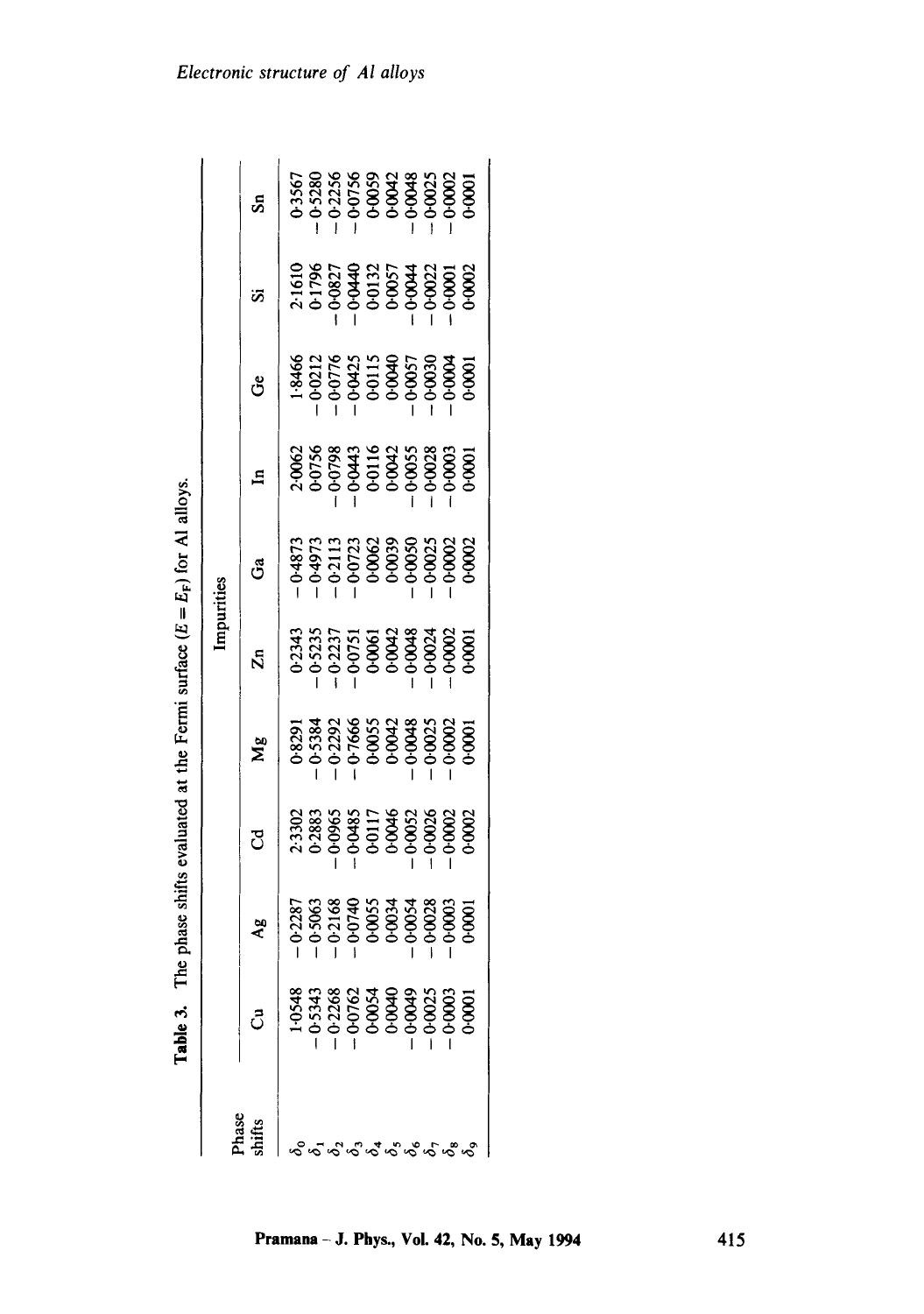*P Sinoh and S Prakash* 

$$
\Delta \Phi_{\rm H}(\mathbf{r}) = \Delta \phi_{\rm I}(\mathbf{r}) + \Delta \phi_{\rm H}(\mathbf{r}) \tag{27}
$$

where

$$
\Delta \phi_{\rm I}(r) = \phi_{\rm I}(r) - \phi_{\rm H}(r) \tag{28}
$$

and

$$
\Delta \phi_{\mathrm{H}}(\mathbf{r}) = \sum_{n} \left[ \phi_{\mathrm{H}}(\mathbf{r} - \mathbf{R}_{n}) - \phi_{\mathrm{H}}(\mathbf{r} - \mathbf{R}_{n}^{0}) \right].
$$
 (29)

Here  $\phi_H(r)$  and  $\phi_1(r)$  are self-consistent interatomic potentials for host and impurity atoms respectively.  $\mathbf{R}_{n}^{\upsilon}$  and  $\mathbf{R}_{n}$  are the undisplaced and displaced positions of the host atom respectively.  $\Delta \phi_1(r)$  involves only one host and one impurity atom and arises from the valence difference.  $\Delta\phi_{\rm H}(r)$  arises from the strain field and involves the entire lattice.

The EFG tensor V at  $r = R_m$ , the mNN of impurity, is obtained by computing the second derivative of  $\Delta\Phi_H(r)$  which is given as

$$
\mathbf{Y}(\mathbf{R}_m) = \mathbf{Y}^{\'}(\mathbf{R}_m) + \mathbf{Y}^{\'}(\mathbf{R}_m) \tag{30}
$$

where the valence EFG

$$
\mathbf{V}^{\mathbf{v}}(\mathbf{R}_{m}) = (1 - \gamma_{\infty}) [\nabla \cdot \nabla {\Delta \phi_{1}(\mathbf{r})}]_{\mathbf{r} = \mathbf{R}_{m}}
$$
\n(31)

and the size EFG

$$
\mathbf{V}^s(\mathbf{R}_m) = (1 - \gamma_\infty) [\nabla \cdot \nabla \{ \Delta \phi_H(\mathbf{r}) \}]_{\mathbf{r} = \mathbf{R}_m}.
$$
 (32)

 $(1 - \gamma_{\infty})$  is Sternheimier antishielding factor [25].

The displaced positions of host atoms are calculated in the continuum model of the lattice and these are given as [9]

$$
\mathbf{R}_m = \sqrt{m}R_1^0 + \frac{(1+\sigma)}{4\pi(1-\sigma)}\frac{\Omega_0}{\left(\sqrt{m}R_1^0\right)^2} \left(\frac{1}{a}\frac{da}{dc}\right) \tag{33}
$$

where  $\Omega_0$  is the atomic volume of the host lattice,  $\sigma$  is Poisson ratio and (1/a) *(da/dc)* is the fractional change in lattice parameter 'a' per unit concentration. The total  $EFG$ is obtained by adding the corresponding Cartesian components of the valence and size EFGs i.e.

$$
V_{\alpha\beta}(\mathbf{R}_m) = V_{\alpha\beta}^{\mathbf{v}}(\mathbf{R}_m) + V_{\alpha\beta}^{\mathbf{s}}(\mathbf{R}_m). \tag{34}
$$

The components of traceless EFG tensor q are given as

$$
q_{\alpha\beta} = V_{\alpha\beta} - (1/3) \sum_{\alpha} V_{\alpha\alpha}.
$$
 (35)

The (3  $\times$  3) matrix of  $q_{\alpha\beta}$  is diagonalized to obtain the eigenvalues and eigenvectors. The eigenvalue corresponding to eigenvector parallel to the line joining the impurity and host atom is taken as

$$
q_{ZZ} = q_{\parallel}. \tag{36}
$$

Other two components are written as

$$
q_{YY} = q_{\perp} \text{ and } q_{XX} = q_{xx}.\tag{37}
$$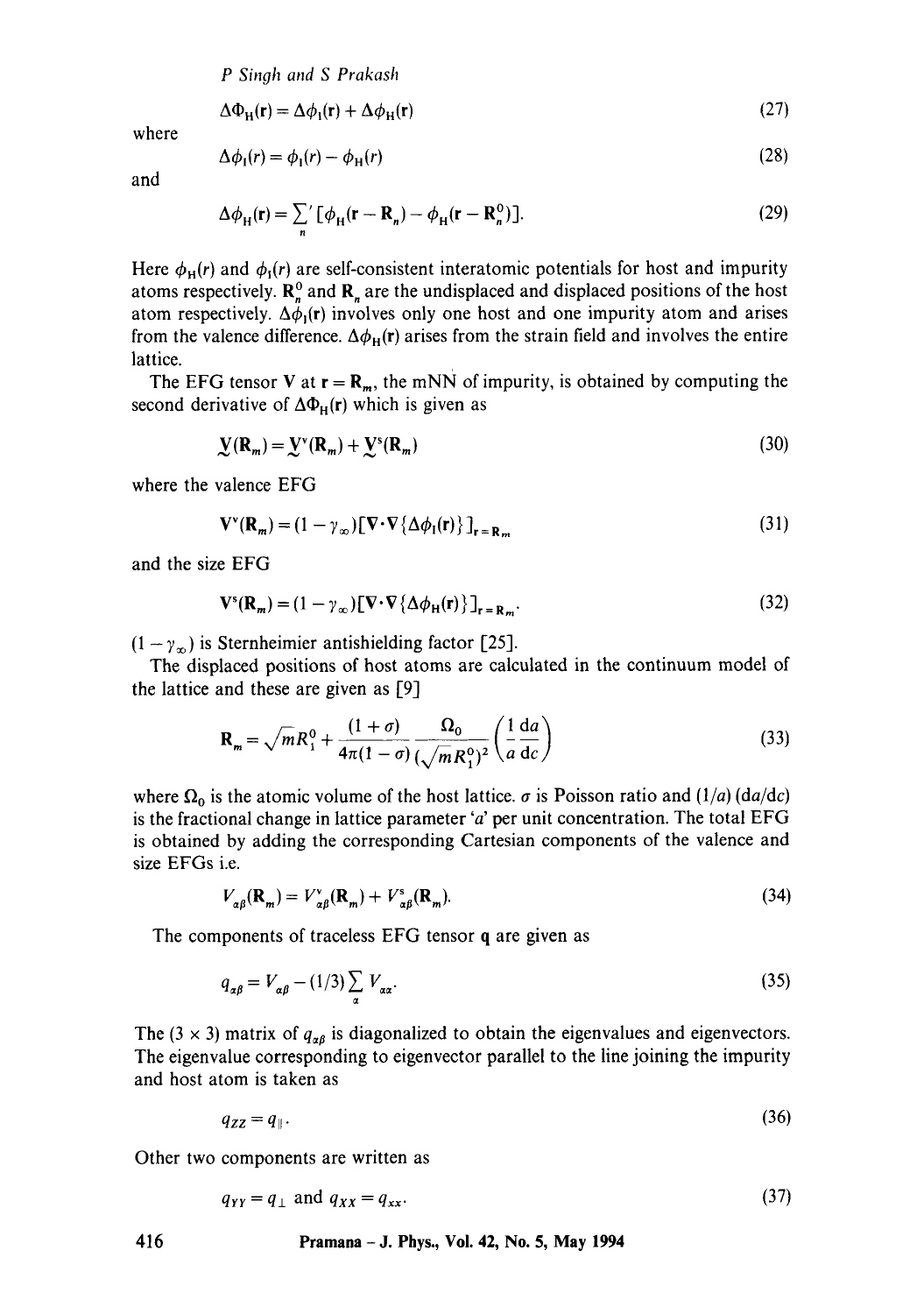In general  $|q_{zz}| \ge |q_{YY}| \ge |q_{XX}|$  and the asymmetry parameter  $\eta$  is defined as

$$
\eta = |q_{XX} - q_{YY}| / |q_{ZZ}|. \tag{38}
$$

In the fcc lattice  $V^{\prime}$  and  $V^{\prime}$  are similar matrices at the 1NN and 2NN sites. Therefore these can be diagonalized separately and eigenvalues of the same eigenvectors can be added.

To calculate the valence EFGs  $\Delta\phi_1(\mathbf{r}) = (1/e)\delta V_i(\mathbf{r})$  is calculated from (21) and it is used in (31). The differentiation is carried out numerically at the displaced positions of INNs and 2NNs of impurities. These values are used in (35) to get the traceless EFG components  $q_{\text{z}0}^{\text{v}}$ .  $\gamma_{\text{z}} = -2.59$  is used [8].

To evaluate the size EFGs, we have adopted the continuum model of the lattice. In this model size EFG is given as [26]

$$
q_{\mathbf{z}\beta}^s = (1/e) \left[ (F_{11} - F_{12}) \delta_{\mathbf{z}\beta} \left\{ \varepsilon_{\mathbf{z}\mathbf{z}} - \frac{1}{3} \sum_{\gamma} \varepsilon_{\gamma\gamma} \right\} + 2F_{44} (1 - \delta_{\mathbf{z}\beta}) \varepsilon_{\mathbf{z}\beta} \right]
$$
(39)

where  $\varepsilon_{\alpha\beta}$  are the components of a symmetric strain tensor and  $F_{\alpha'\beta'}$  are the components of a fourth order tensor,  $\alpha'$ ,  $\beta' = 1, 2...$  6. For a cubic crystal  $F_{11} = -2F_{22} = -2F_{44}$ .  $F_{11}$  is taken from the calculations of Pal *et al* [27]. The following components are at the INN site

$$
q_{XX}^s = -2q_{YY}^s = -2q_{ZZ}^s = \frac{1}{3e}(3D_2/R_1^3)(F_{11} - F_{12})
$$
  

$$
q_{YZ}^s = -\frac{1}{2e}(3D_2/R_1^3)F_{44};
$$

and

$$
q_{XY}^s = q_{ZX}^s = 0. \tag{40}
$$

Here

$$
D_2 = \frac{a^3}{16\pi} \left(\frac{1}{a}\frac{da}{dc}\right) \left(\frac{1+\sigma}{1-\sigma}\right).
$$
 (41)

Similarly at the 2NN site

$$
q_{XX}^s = q_{YY}^s = -\frac{1}{2} q_{ZZ}^s = \frac{1}{3e} (3D_2/R_2^3)(F_{11} - F_{22})
$$
  

$$
q_{XY}^s = q_{YZ}^s = q_{ZX}^s = 0.
$$
 (42)

and

The calculated values of  $q_{XX}^v$ ,  $q_{\perp}^v$ ,  $q_{\parallel}^s$  and  $q_{XX}^s$ ,  $q_{\perp}^s$ ,  $q_{\parallel}^s$  at the 1NN and 2NN sites of impurity are tabulated in tables 4 and 5 respectively. The size strength parameter  $D_2$ is increased by a factor of 7'50 for an over all agreement of EFG with the experimental value of *AICu* at INN site. The same enhancement is used for other alloys also. Such an enhancement is not introduced for the 2NN site EFG calculations. The respective components are added and the magnitude of the largest sum is taken as EFG for that particular alloy. The calculated values of  $\eta$  are also tabulated in table 4.  $\eta$  vanishes at the 2NN site. The results are compared with the experimental values. The following observations are made:

(i) At the 1NN site the valence EFG components have cylindrical symmetry while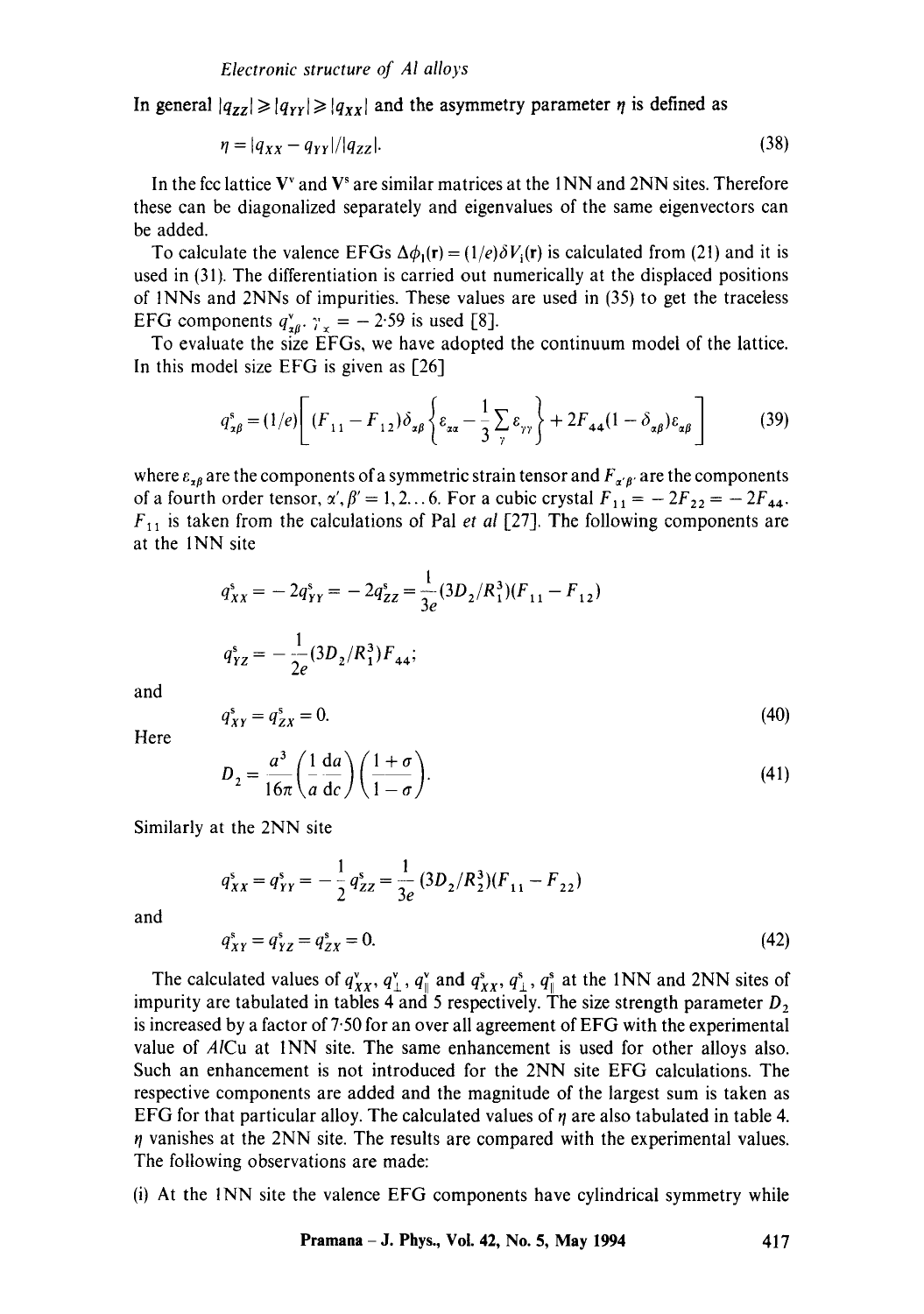#### *P Singh and S Prakash*

| <b>Table 4.</b> Calculated and experimental values of EFG $q(A^{-3})$ and asymmetry   |
|---------------------------------------------------------------------------------------|
| parameter $\eta$ at the 1NN site in Al alloys. v, s, t denote valence, size and total |
| EFGs. Underlined values are the principal components of net EFG $(q_{\text{cal}})$ .  |

| 0.025<br>$-0.051$<br>0.244<br>Cu<br>0.025<br>V<br>0.179<br>$-0.269$<br>0.090<br>T0.2971<br>S<br>0.039<br>0.244<br>0.204<br>t<br>0.024<br>$-0.048$<br>0.067<br>0.024<br>Ag<br>٧<br>0.043<br>$-0.014$<br>[0.218]<br>$-0.029$<br>S<br>$-0.005$<br>0.067<br>$-0.062$<br>t<br>0.017<br>$-0.033$<br>0.243<br>0.017<br>C <sub>d</sub><br>V<br>0.087<br>$-0.260$<br>0.174<br>F0.1821<br>S<br>0.054<br>$-0.243$<br>0.191<br>t | $\eta_{\rm cal}$<br>[exp] |
|----------------------------------------------------------------------------------------------------------------------------------------------------------------------------------------------------------------------------------------------------------------------------------------------------------------------------------------------------------------------------------------------------------------------|---------------------------|
|                                                                                                                                                                                                                                                                                                                                                                                                                      | 0.68                      |
|                                                                                                                                                                                                                                                                                                                                                                                                                      | [0.23]                    |
|                                                                                                                                                                                                                                                                                                                                                                                                                      |                           |
|                                                                                                                                                                                                                                                                                                                                                                                                                      | 0.85                      |
|                                                                                                                                                                                                                                                                                                                                                                                                                      | [0.31]                    |
|                                                                                                                                                                                                                                                                                                                                                                                                                      |                           |
|                                                                                                                                                                                                                                                                                                                                                                                                                      | 0.56                      |
|                                                                                                                                                                                                                                                                                                                                                                                                                      | [0.03]                    |
|                                                                                                                                                                                                                                                                                                                                                                                                                      |                           |
| 0.029<br>$-0.059$<br>0.273<br>$0 - 029$<br>Mg<br>V                                                                                                                                                                                                                                                                                                                                                                   | 0.03                      |
| 0.244<br>$-0.081$<br>[0.195]<br>$-0.162$<br>S                                                                                                                                                                                                                                                                                                                                                                        | [007]                     |
| 0.273<br>$-0.140$<br>$-0.133$<br>t                                                                                                                                                                                                                                                                                                                                                                                   |                           |
| $-0.031$<br>0.033<br>0.015<br>0.015<br>Zn<br>V                                                                                                                                                                                                                                                                                                                                                                       | 0.39                      |
| $-0.028$<br>0.018<br>0.009<br>[0.180]<br>S                                                                                                                                                                                                                                                                                                                                                                           | [0.27]                    |
| $-0.022$<br>$-0.013$<br>0.033<br>t                                                                                                                                                                                                                                                                                                                                                                                   |                           |
| 0.024<br>0.103<br>$-0.048$<br>0.024<br>Ga<br>V                                                                                                                                                                                                                                                                                                                                                                       | 0.44                      |
| 0.079<br>$-0.026$<br>$-0.053$<br>[0.228]<br>S                                                                                                                                                                                                                                                                                                                                                                        | [0.03]                    |
| 0.103<br>$-0.074$<br>$-0.029$<br>t                                                                                                                                                                                                                                                                                                                                                                                   |                           |
| 0.029<br>$-0.059$<br>0.095<br>0.029<br>Si<br>V                                                                                                                                                                                                                                                                                                                                                                       | 0.47                      |
| $-0.100$<br>0.033<br>0.066<br>[0.282]<br>S                                                                                                                                                                                                                                                                                                                                                                           | [0.03]                    |
| 0.071<br>$-0.026$<br>0.095<br>t                                                                                                                                                                                                                                                                                                                                                                                      |                           |
| 0.023<br>$-0.046$<br>0.317<br>$0 - 023$<br>Sn<br>٧                                                                                                                                                                                                                                                                                                                                                                   | 0.02                      |
| 0.294<br>$-0.098$<br>[0.266]<br>$-0.196$<br>${\bf S}$                                                                                                                                                                                                                                                                                                                                                                | [0.37]                    |
| 0.317<br>$-0.144$<br>$-0.173$<br>t                                                                                                                                                                                                                                                                                                                                                                                   |                           |

the size EFG components have cubic symmetry. This is due to the fact that  $\Delta\phi_i(r)$ is spherically symmetric while crystal symmetry is considered in the determination of  $F_{11}$ . At the 2NN site both the valence and size EFGs are cylindrically symmetric.

(ii) At the 1NN site  $q^v_{\perp}$  is consistently smaller than  $q^s_{\perp}$ . The maximum components are along the perpendicular direction. The calculated values of EFGs at 1NN are in agreement with the experimental values except for A/Ag, *AIZn* and *AISi* where the calculated values are smaller than the experimental values. This is due to the fact that size effect is overestimated. The size strength parameter  $D_2$  is not varied for each alloy to get an agreement between the calculated and experimental values of EFGs. The agreement between the calculated and experimental values of  $\eta$  is rather uneven. This is because  $\eta$  depends on the cancellation of two small quantities and also divided by a small quantity.

(iii) At the 2NN site the magnitudes of EFGs are small. The maximum components are along the parallel direction. The calculated values are in agreement with the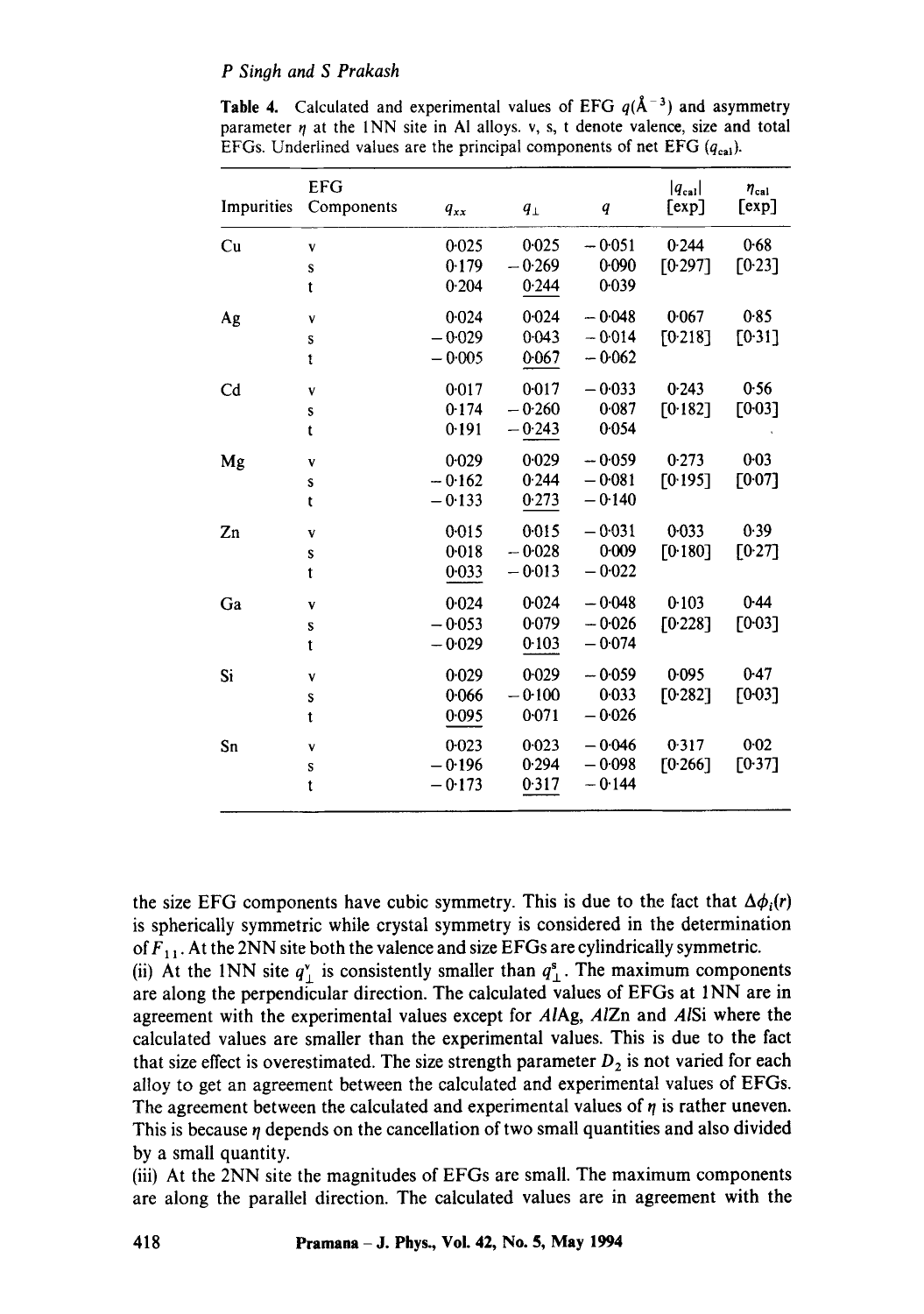## *Electronic structure of A! alloys*

| Impurities     | <b>EFG</b><br>Components | $q_{xx}$       | $q_{\perp}$    | q        | $ q_{\text{cal}} $<br>[exp] |
|----------------|--------------------------|----------------|----------------|----------|-----------------------------|
|                |                          |                |                |          |                             |
| Cu             | ٧                        | $-0.011$       | $-0.011$       | 0.022    | 0.005                       |
|                | S                        | $0 - 008$      | 0.008          | $-0.017$ | $\lceil < 0.020 \rceil$     |
|                | t                        | $-0.003$       | $-0.003$       | 0.005    |                             |
| Ag             | V                        | $-0.008$       | $-0.008$       | 0.016    | 0.019                       |
|                | S                        | $-0.002$       | $-0.002$       | 0.003    | [0.032]                     |
|                | t                        | $-0.010$       | $-0.010$       | 0.019    |                             |
| C <sub>d</sub> | ٧                        | 0 <sub>0</sub> | 0 <sub>0</sub> | 0.001    | 0.015                       |
|                | S                        | 0.080          | 0.080          | $-0.016$ | $[-]$                       |
|                | t                        | 0.080          | 0.080          | $-0.015$ |                             |
| Mg             | V                        | $-0.011$       | $-0.011$       | 0.022    | 0.038                       |
|                | S                        | $-0.008$       | $-0.008$       | 0.016    | $\lceil < 0.020 \rceil$     |
|                | t                        | $-0.019$       | $-0.019$       | 0.038    |                             |
| Zn             | V                        | $-0.010$       | $-0.010$       | 0.019    | 0.017                       |
|                | S                        | 0:001          | $0 - 001$      | $-0.002$ | $\lceil < 0.020 \rceil$     |
|                | t                        | $-0.009$       | $-0.009$       | 0.017    |                             |
| Ga             | V                        | $-0.008$       | $-0.008$       | 0.016    | 0.021                       |
|                | S                        | $-0.002$       | $-0.002$       | 0.005    | $\lceil$ < 0.020]           |
|                | t                        | $-0.010$       | $-0.010$       | 0.021    |                             |
| Si             | ٧                        | 0 <sup>0</sup> | $0-0$          | $-0.001$ | 0.007                       |
|                | S                        | 0:003          | $0 - 003$      | $-0.006$ | [ < 0.020]                  |
|                | t                        | 0:003          | 0.003          | 0:007    |                             |
| Sn             | V                        | $-0.010$       | $-0.010$       | 0.020    | 0.039                       |
|                | S                        | $-0.009$       | $-0.009$       | 0.019    | [0.049]                     |
|                | t                        | $-0.019$       | $-0.019$       | 0.039    |                             |
|                |                          |                |                |          |                             |

**Table 5.** Calculated and experimental values of EFG  $q(A^{-3})$  at the 2NN site in AI alloys. The description is the same as that of table 4.

experimental values except for *AIAg* and *AISn.* The calculated values of EFGs for these alloys are lower than experimental values.

In the present calculations the valence EFG does not involve any core enhancement factor and there are no restrictions of asymptotic and preasymptotic limits of charge distributions. In the earlier calculations [28] the valence EFG was evaluated with the help of asymptotic charge distribution involving core enhancement factor. In the present calculations valence EFG is evaluated directly from  $\Delta V_i(r)$  without introducing any parameter. The size EFG at the INN sites involves a unified size strength parameter and no size strength parameter is introduced at the 2NN sites. The general agreement of the calculated EFGs and  $\eta$  with the experimental values is as good as found in earlier calculations [28]. Thus we conclude that our simplified model does explain the local electronic structure of dilute alloys of AI.

# **9. Discussion**

Our calculations are based on a simple but realistic physical model for dilute alloys. The effective valency is determined considering bound states and rigid ion model.